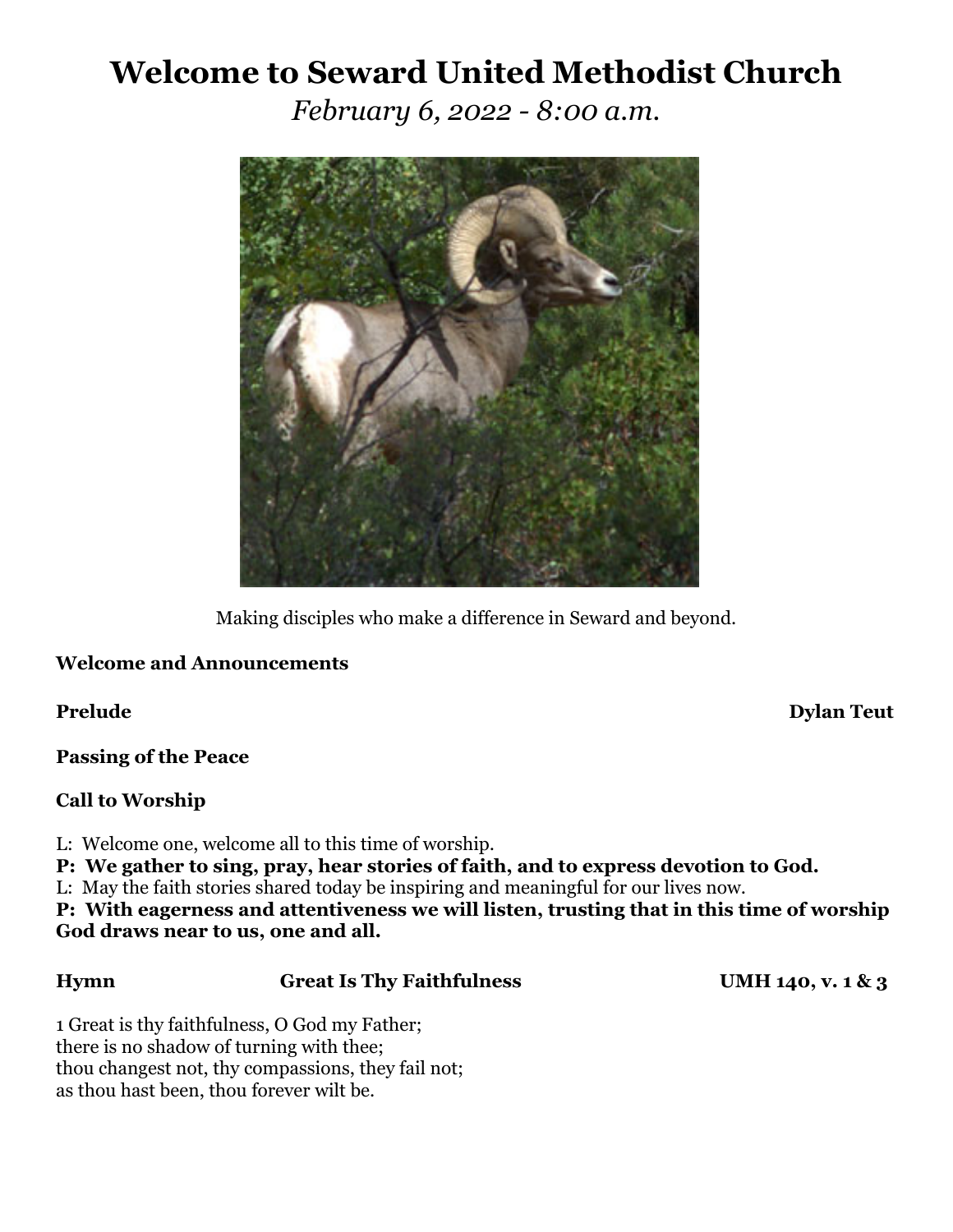Refrain: Great is thy faithfulness! Great is thy faithfulness! Morning by morning new mercies I see; all I have needed thy hand hath provided; great is thy faithfulness, Lord, unto me!

3 Pardon for sin and a peace that endureth, thine own dear presence to cheer and to guide; strength for today and bright hope for tomorrow, blessings all mine, with ten thousand beside! (Refrain)

### **Common Prayer**

Holy God, we confess that sometimes we are taken aback by what scripture says about you. Sometimes we are more afraid of you than awed by you. Help us in the process of discerning difficult words so that we may find the seeds of grace. Amen.

### **Children's Time Pastor JoEllen Axthelm**

### **Scripture Lesson: Genesis 22:1-14**

After these things God tested Abraham. He said to him, "Abraham!" And he said, "Here I am." <sup>2</sup> He said, "Take your son, your only son Isaac, whom you love, and go to the land of Moriah, and offer him there as a burnt offering on one of the mountains that I shall show you." <sup>3</sup> So Abraham rose early in the morning, saddled his donkey, and took two of his young men with him, and his son Isaac; he cut the wood for the burnt offering, and set out and went to the place in the distance that God had shown him. 4 On the third day Abraham looked up and saw the place far away. 5 Then Abraham said to his young men, "Stay here with the donkey; the boy and I will go over there; we will worship, and then we will come back to you." <sup>6</sup> Abraham took the wood of the burnt offering and laid it on his son Isaac, and he himself carried the fire and the knife. So the two of them walked on together. <sup>7</sup> Isaac said to his father Abraham, "Father!" And he said, "Here I am, my son." He said, "The fire and the wood are here, but where is the lamb for a burnt offering?" 8Abraham said, "God himself will provide the lamb for a burnt offering, my son." So the two of them walked on together.

9When they came to the place that God had shown him, Abraham built an altar there and laid the wood in order. He bound his son Isaac, and laid him on the altar, on top of the wood. <sup>10</sup> Then Abraham reached out his hand and took the knife to kill his son. <sup>11</sup> But the angel of the Lord called to him from heaven, and said, "Abraham, Abraham!" And he said, "Here I am." <sup>12</sup> He said, "Do not lay your hand on the boy or do anything to him; for now I know that you fear God, since you have not withheld your son, your only son, from me." 13 And Abraham looked up and saw a ram, caught in a thicket by its horns. Abraham went and took the ram and offered it up as a burnt offering instead of his son. <sup>14</sup> So Abraham called that place "The Lord will provide"; as it is said to this day, "On the mount of the Lord it shall be provided."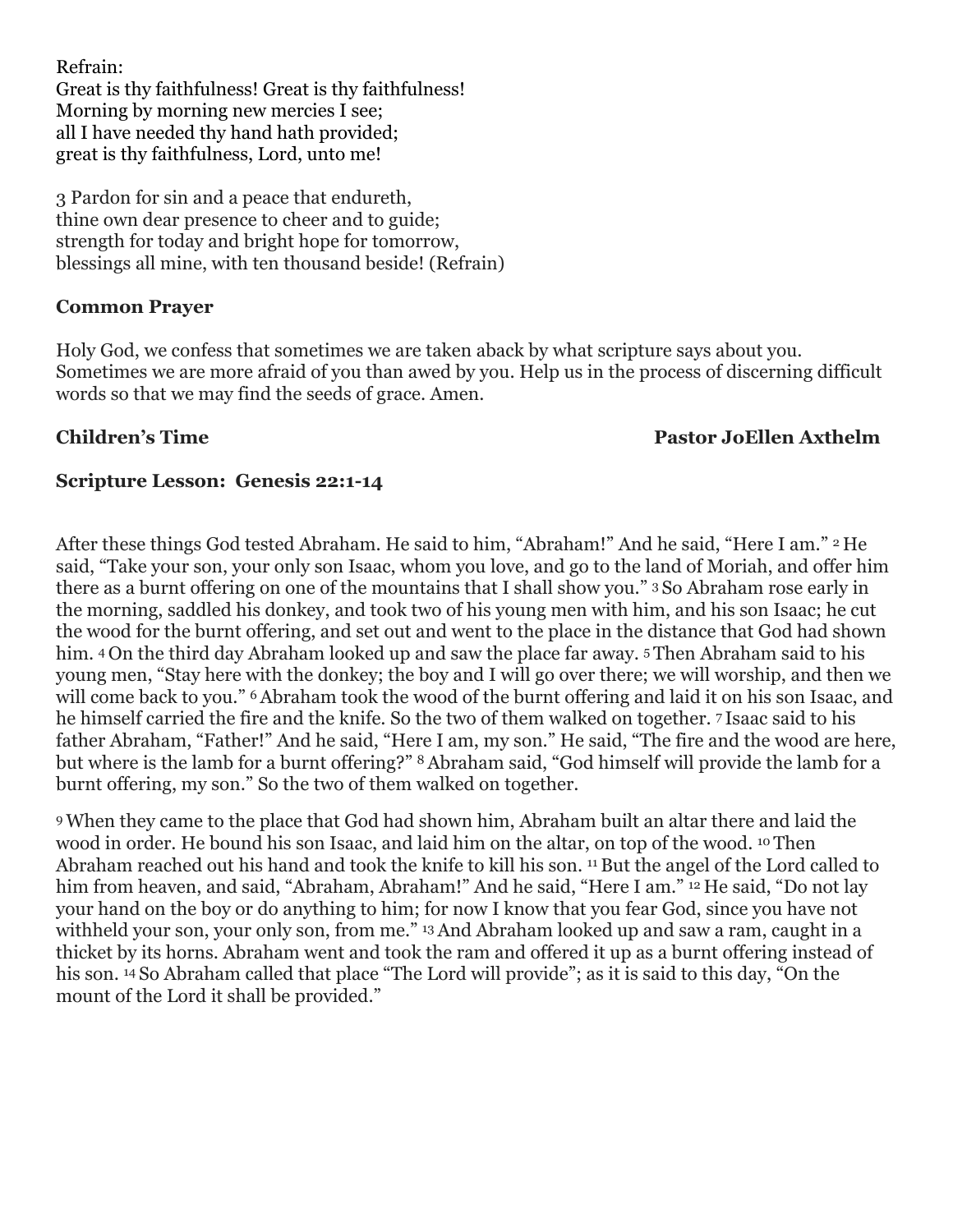1 Abraham, when severely tried, 2 His son the father offered up-- His faith by his obedience showed; Son of his age, his only son; He with the harsh command complies, Object of all his joy and hope. And gave his Isaac back to God. And less beloved than God alone.

3 Oh, for a faith like his, that we 6 For what to thee, O Lord, we give, The bright example may pursue; A hundred-fold we here obtain;<br>May gladly give up all to thee, And soon with thee shall all rece To whom our more than all is due. And loss shall be eternal gain.

**Sermon The Limits of Sacrifice Rev. Dr. Mary Kay Totty** 

And soon with thee shall all receive.

### **The Prayers of the People**

*Please share your joys or concerns at the microphone or in the comments on Facebook or by texting us at 402-810-8900.*

**Prayer Hymn Be Still My Soul UMH 534, v. 1-2** 

1 Be still, my soul: the Lord is on your side. Bear patiently the cross of grief or pain; leave to your God to order and provide; in every change God faithful will remain. Be still, my soul: your best, your heavenly friend through thorny ways leads to a joyful end.

2 Be still, my soul: your God will undertake to guide the future, as in ages past. Your hope, your confidence let nothing shake; all now mysterious shall be bright at last. Be still, my soul: the waves and winds still know the Christ who ruled them while he dwelt below.

> Sharing of Joys & Concerns Pastoral Prayer The Lord's Prayer

| <b>Offertory</b> | "A Merry Heart"                                                                                                           | <b>Handbell Choir</b> |
|------------------|---------------------------------------------------------------------------------------------------------------------------|-----------------------|
| <b>Doxology</b>  | <b>Praise God, from Whom All Blessings Flow</b>                                                                           | <b>UMH 95</b>         |
|                  | Praise God, from whom all blessings flow;<br>praise God, all creatures here below;<br>praise God above, ye heavenly host; |                       |
|                  | praise Father, Son, and Holy Ghost.                                                                                       |                       |
|                  | Amen.                                                                                                                     |                       |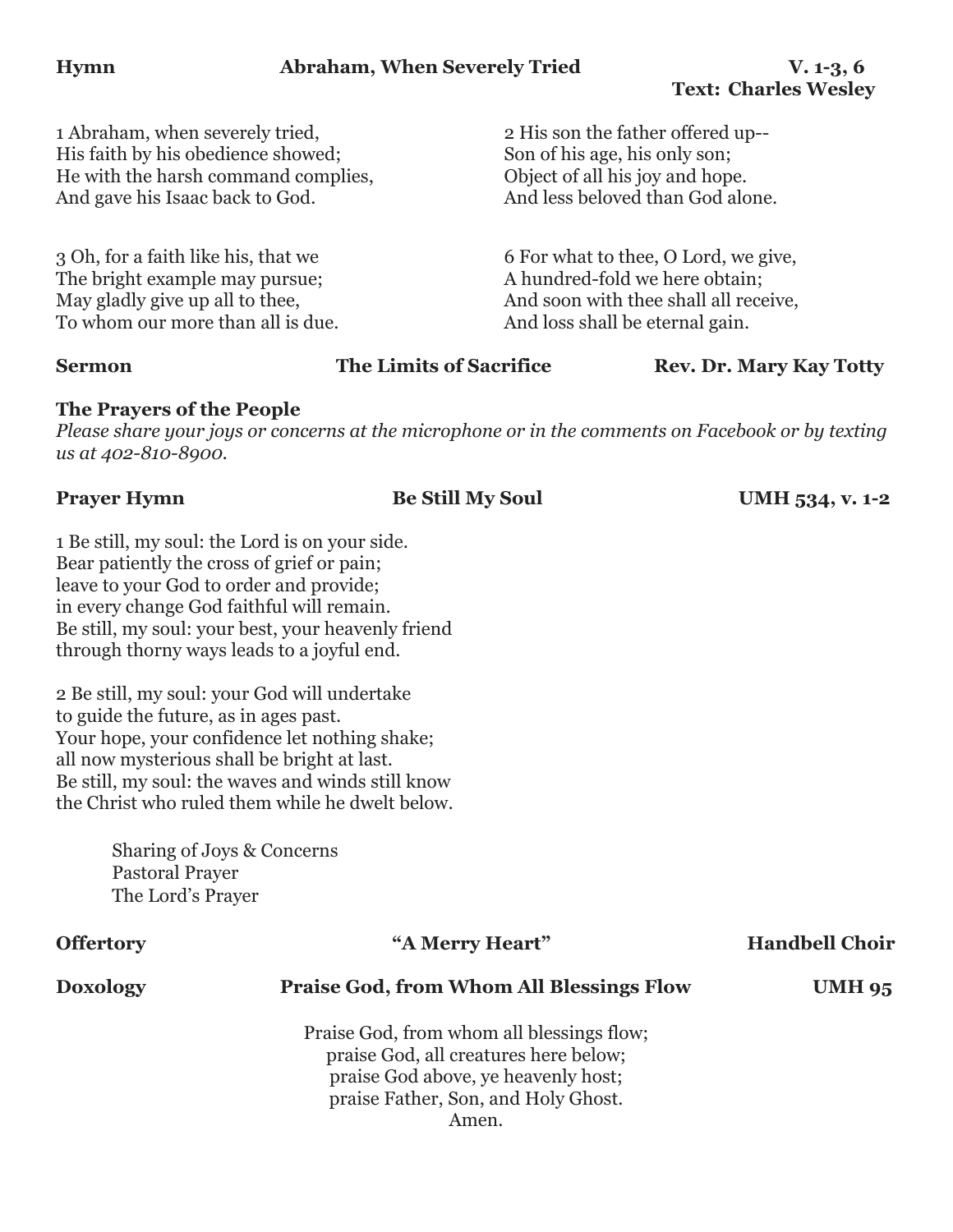### **Prayer of Dedication**

Holy God, you long for us all to flourish and when we have been blessed, you ask that we would in turn be a blessing. We present these offerings for the work of this congregation and for the building up of your kingdom. Amen.

### **CELEBRATION OF HOLY COMMUNION**

Celebrant Pastors: Mary Kay Totty and JoEllen Axthelm

*For Holy Communion, if at home, you may use whatever simple elements you have at hand bread, crackers, pita, juice, water, wine. If you are at in person worship please follow the instructions given by the Pastor.*  Prayers of the Great Thanksgiving (spoken responsively)

Our God is with you,

**And also with you.**

Lift up your hearts,

**We lift them up to our God.**

Let us give our thanks to God.

**It is right, and a good and joyful thing,** 

**always and everywhere to give our thanks to God.**

Heaven and earth sprang from your wisdom, O God, and you made us for your company.

**We turned away, and our love failed,**

**but you remained steadfast.**

### **You gave us room when we were in distress.**

And so with all your people here, and all the company of heaven, we join in an unending hymn of praise:

**Holy, holy, holy, God of power and might, Hosanna in the highest! Everything that springs from your wisdom is blessed! Hosanna in the Highest!**

You lived among us as our teacher, held us, called us friends.

## **You died and live again**

**to show us death is not the end.** 

You took bread.

**We remember.** 

You broke it.

**We remember,** 

You shared it. **We ate. We remember.** 

You took the cup. **We remember.**

You said "Drink". **We remember.** 

You shared it. **We drank. We remember.**